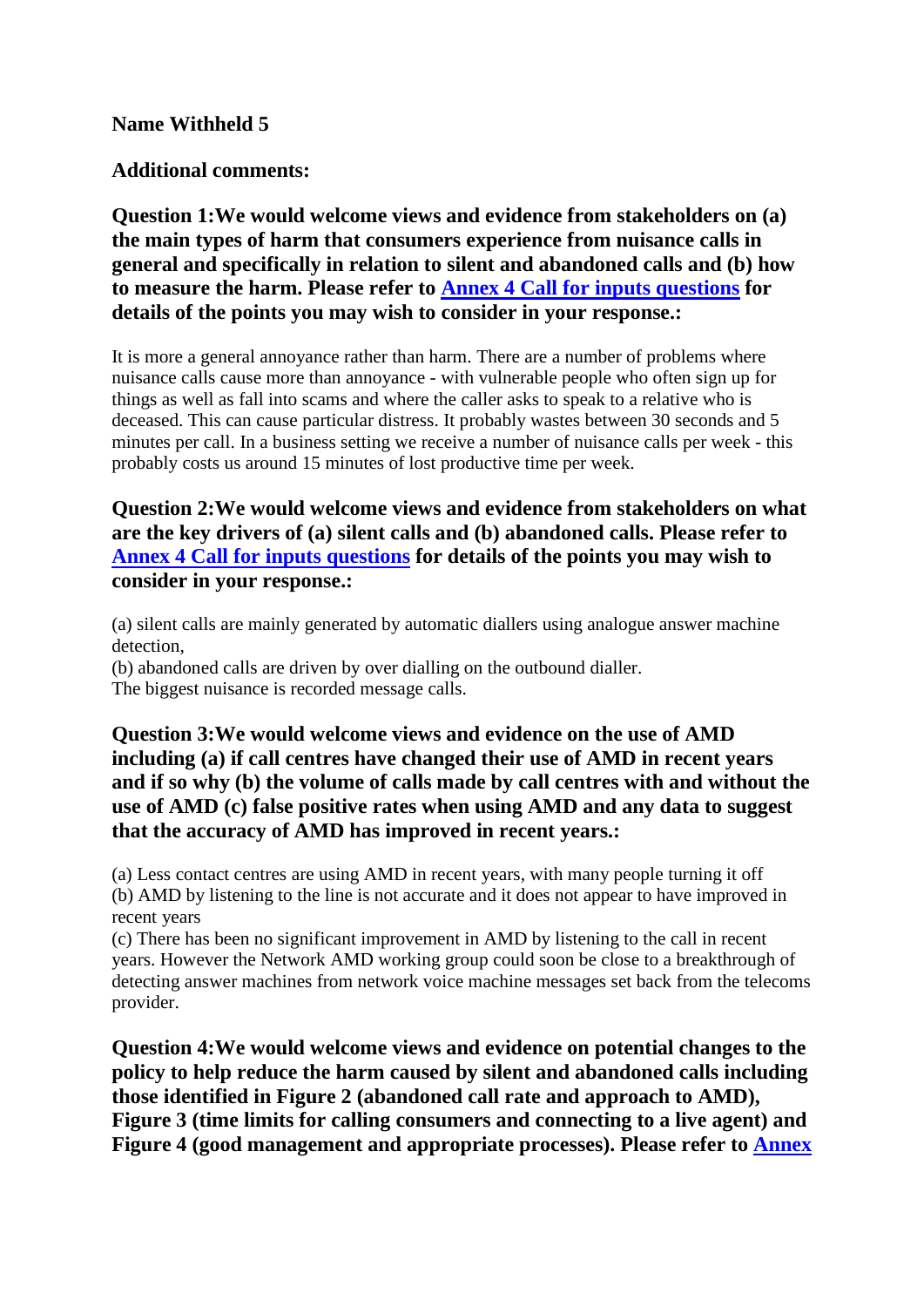# **4 Call for inputs questions for details of the points you may wish to consider in your response. .:**

The biggest annoyance these days seems to be calls coming from overseas and also from automated message diallers. These seem to work on the basis of automated messages.

**Question 5:We would welcome views and evidence on potential changes that could be made to the policy relating to the a) current five general examples of persistent misuse (misuse of automated calling systems, number-scanning, misuse of a CLI facility, misuse for dishonest gain ? scams, and misuse of allocated telephone numbers) or b) other examples of persistent misuse. Please refer to Annex 4 Call for inputs questions for details of the points you may wish to consider in your response.:**

Both Ofcom and ICO seem to have been very ineffective at tackling nuisance calls. The persistent misuse seems to make it far too difficult to prosecute and companies seem quite adept at avoiding this.

I strongly think that Ofcom should be doing more to work with carriers to block nuisance calls in the network. I have spam software that blocks out many unwanted emails, but I have no way to block network calls apart from buying the  $\&ipound70 BT Call Guardian$ answer machine. This puts the service out of the reach of vulnerable people. There should be a facility to allow people to opt in to a service to block dubious calls.

# **Question 6:We have not identified any significant changes to this section of the policy, relating to the issuing of notifications, at this stage. However, we welcome views and evidence from stakeholders on any changes they consider may improve the understanding or clarity of this section of the policy :**

The number of notifications to people suspected of creating a nuisance needs to increase. It also needs to be more visible. If not the name of the company then the number of notifications reported.

More frequent smaller fines would seem to be the way, perhaps with a points system like the way we deal with people who drive to fast. Small fine  $+3$  points for first offence. 12 points = complete ban.

**Question 7:We would welcome information on the current operation of the outbound call centre market, in particular a) the size of the current outbound calling market e.g. the annual number of calls made as well as the value, b) the size of total annual costs in the outbound market (where possible split by operating costs and capital costs (or depreciation)), c) the average costs per call/per agent (or per agent hour), d) the split of call centre locations (domestic or overseas) that make calls to UK numbers.:**

There are around 1 million people employed in the contact centre industry in the UK. Around 10-20% of contact centre traffic is outbound.

The average cost per call seems to be in the  $&ipound4$  to  $&ipound10$  range. I can